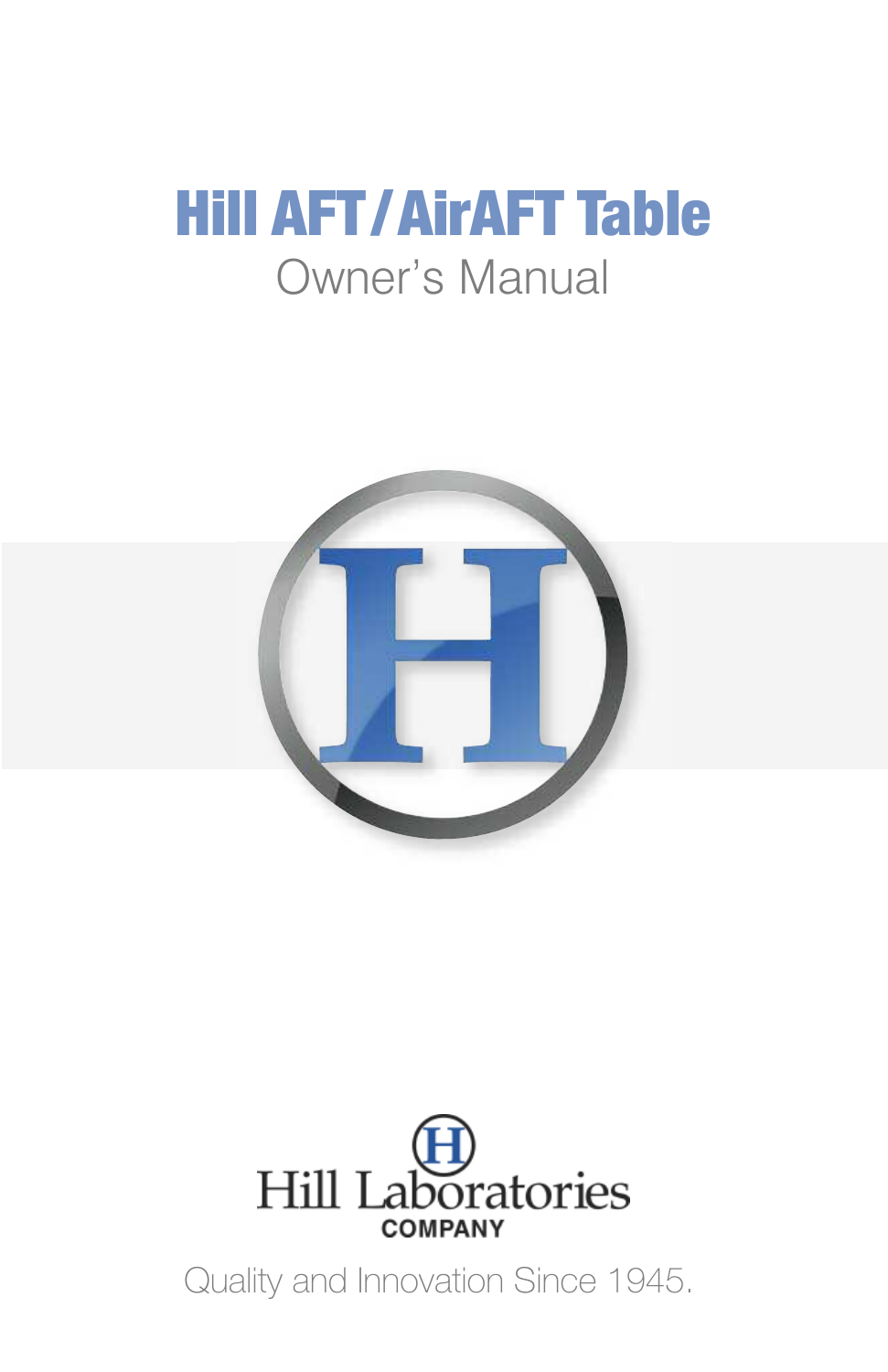# ongratulations! And welcome to the Hill Laboratories family.

Hill Laboratories Company has been making quality a family business since 1945. Your Hill AFT Table is built in a tradition of innovation and value that Hill Laboratories products have become known for. Our good name rests on the confidence that your Hill Table will provide you with solid, reliable service for many years to come.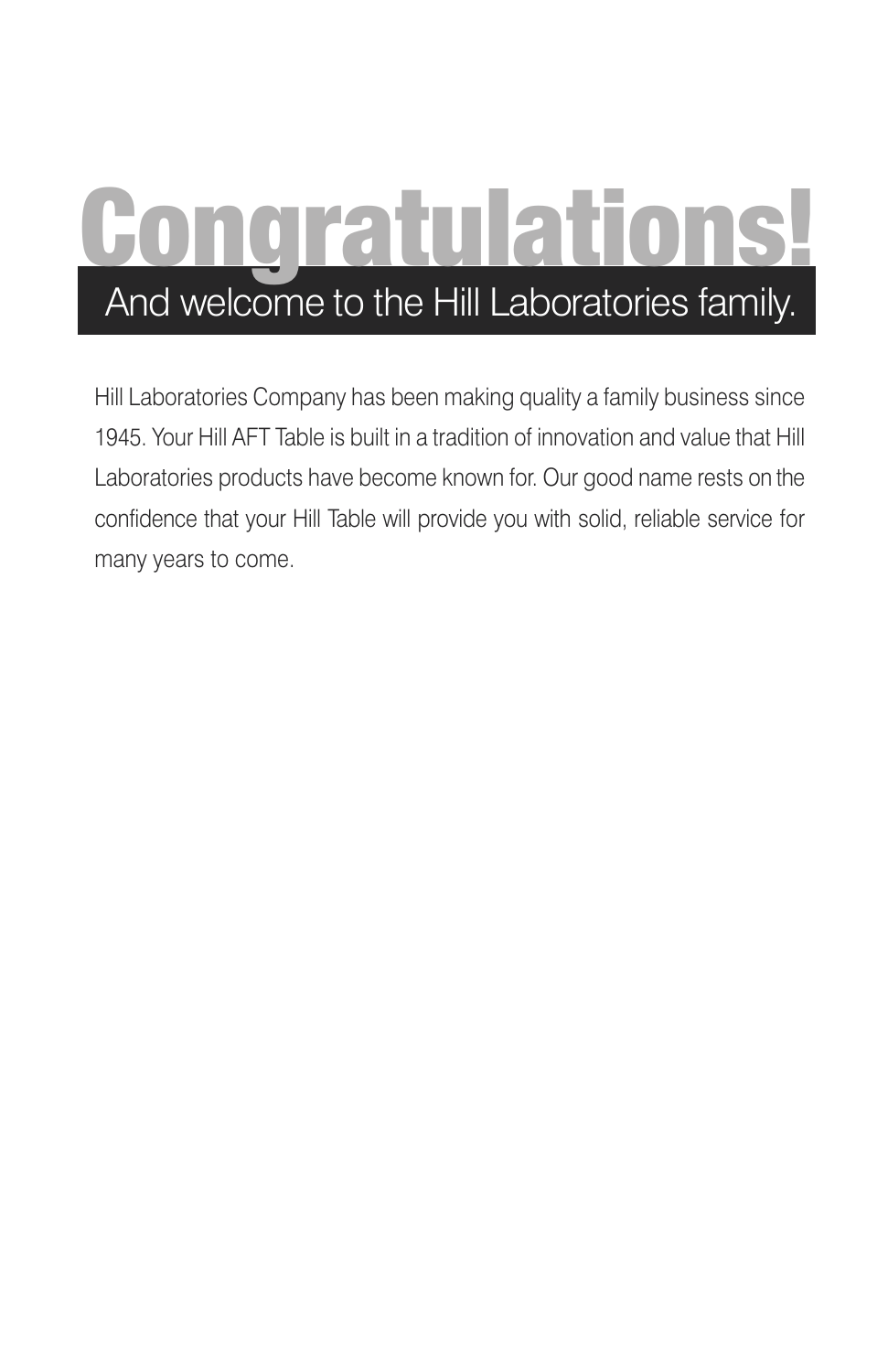# At Your Service The Hill Laboratories Guarantee.

Your Hill Laboratories table has been thoroughly tested and inspected before shipment. All parts are guaranteed against defect in materials for one full year from the date of purchase. During this period, any such defect will be remedied by Hill Laboratories or by a factory-authorized repair service at no charge. Tables damaged by mishandling or accident will be repaired at a reasonable charge. All correspondence should be directed to your local dealer, or when this is not possible, to Hill Laboratories directly.

We appreciate your business and your confidence in our products. Our aim is to provide you with excellent service and satisfaction for many years to come.

Journal A Will

Howard A. Hill President, Hill Laboratories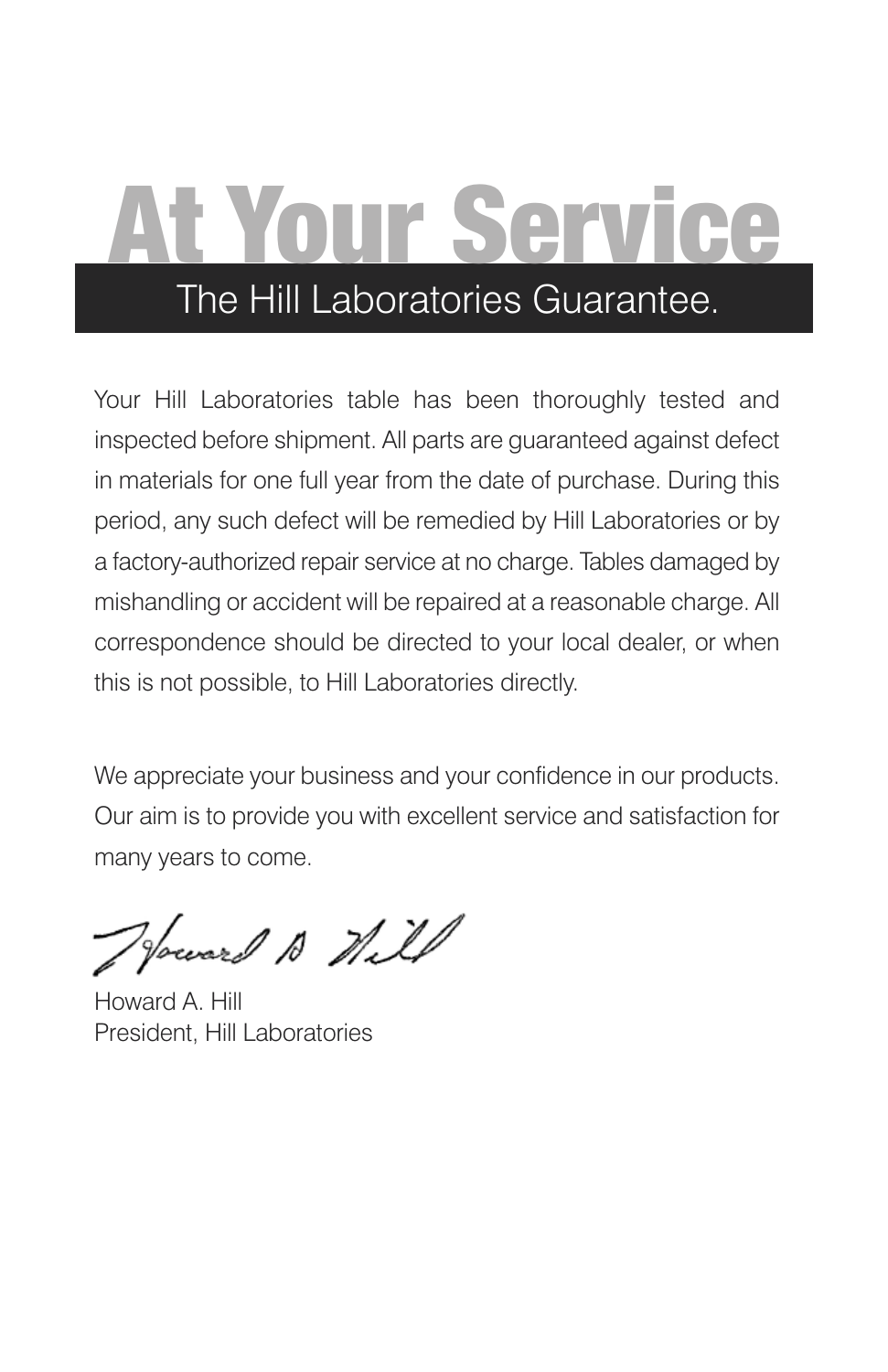# Hill AFT Manual

Table of Contents

| <b>Product Features</b>                                                                                                                                                                                                              |             |
|--------------------------------------------------------------------------------------------------------------------------------------------------------------------------------------------------------------------------------------|-------------|
|                                                                                                                                                                                                                                      | 1.1         |
|                                                                                                                                                                                                                                      |             |
| <b>Table Care</b>                                                                                                                                                                                                                    |             |
|                                                                                                                                                                                                                                      | 2.1         |
|                                                                                                                                                                                                                                      | 2.2         |
| <b>Basic Table Operation</b>                                                                                                                                                                                                         |             |
|                                                                                                                                                                                                                                      | 3.1         |
|                                                                                                                                                                                                                                      |             |
|                                                                                                                                                                                                                                      | 3.3         |
| <b>Using Drops</b>                                                                                                                                                                                                                   |             |
|                                                                                                                                                                                                                                      |             |
|                                                                                                                                                                                                                                      | 4.2         |
| Air Drops <u>experience</u> and the contract of the contract of the contract of the contract of the contract of the contract of the contract of the contract of the contract of the contract of the contract of the contract of the  |             |
| <b>Headpieces</b>                                                                                                                                                                                                                    |             |
|                                                                                                                                                                                                                                      | 5.1         |
|                                                                                                                                                                                                                                      |             |
|                                                                                                                                                                                                                                      | 5.4         |
|                                                                                                                                                                                                                                      |             |
| <b>Flexion and Lateral Movement</b>                                                                                                                                                                                                  |             |
| Preparing for Flexion <b>Contract Contract Contract Contract Contract Contract Contract Contract Contract Contract Contract Contract Contract Contract Contract Contract Contract Contract Contract Contract Contract Contract C</b> | 6.1         |
|                                                                                                                                                                                                                                      |             |
|                                                                                                                                                                                                                                      |             |
|                                                                                                                                                                                                                                      | Pages 11-12 |
|                                                                                                                                                                                                                                      | Pages 13    |
| <b>Index of Terms</b>                                                                                                                                                                                                                | Pages 14-15 |
|                                                                                                                                                                                                                                      |             |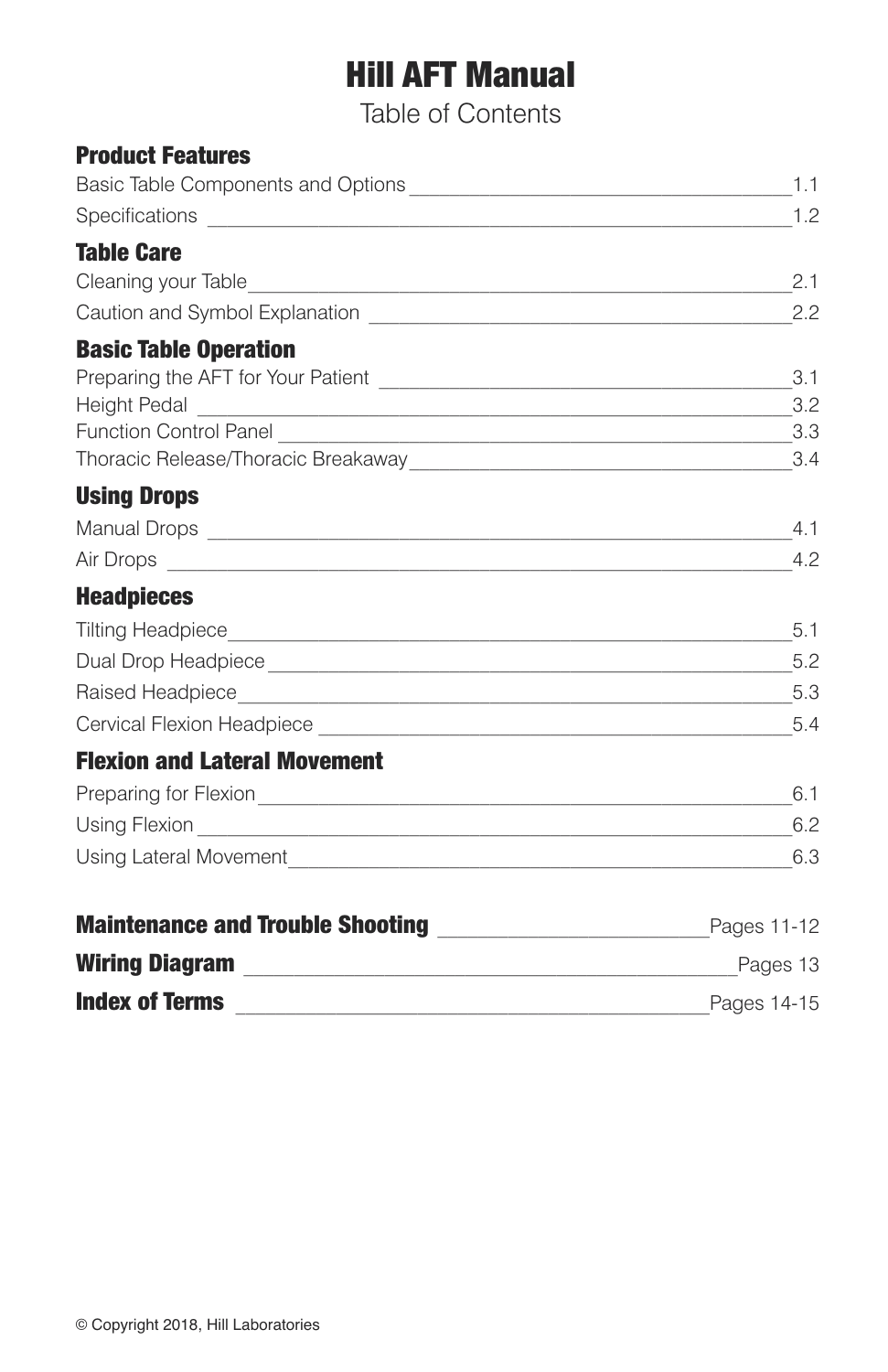# Product Features



### **1.1 Basic Table Components & Options**

- 1. Tilting Headpiece. May include several options
- 2. Thoracic Drop with Thoracic Release/Breakaway.
- 3. Lumbar Drop
- 4. Pelvic Drop on Flexion Section
- 5. Tiller Bar for Lateral Movement
- 6. Slide-out Ankle Support with Ankle Harnesses
- 7. Flexion Control Panel
- 8. Armrest
- 9. Adjustable Patient Gripper Bars
- 10. Power and Air-Drop Control Panel (air-models)
- 11. Rocker Foot Pedal for Height Adjustment
- 12. Power Foot Strips for activating Air-Drops (optional)
- 13. Air-Pressure Foot Pedal (air-models)
- 14. Drop Tension Control Knobs
- 15. Cocking Handles for Manual Drops

### **1.2 Specifications**

- Electric requirement 115 v $\sim$ , 60 Hz, 10 A/ AirAFT 10 A (or 230v $\sim$ , 50 Hz) **Important:** *See note about using a voltage regulator on page 12*
- Lifting capacity 450 pounds
- Acrylic thermo-plastic base
- Ultra-Cell<sup>®</sup> foam for comfort and shape retention
- Height Range 211/2"-29" or 221/2"-30"
- Shipping weight approximately 250-300 lbs.
- Length 5' 5"(extends to 6'2"), with cervical drop 5'7" to 6'4"
- Standard width 24", optional 27" and 30"

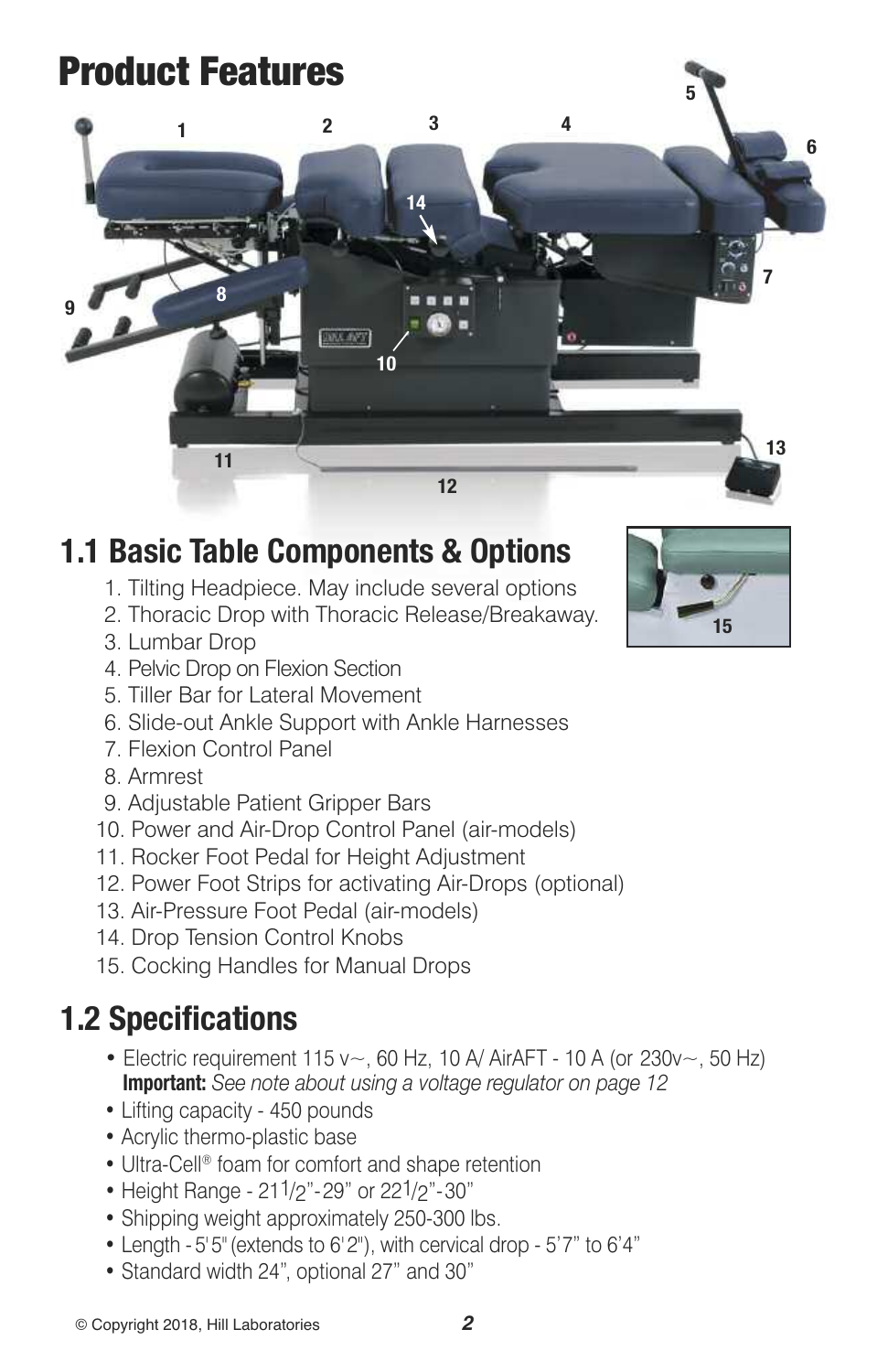# Table Care

### **2.1 Cleaning your Table**

Hill table upholstery may be cleaned with Hill Laboratories' Vinyl and Leather Cleaner or any household dishwashing liquid mixed with water. Hill also offers Protex™ Disinfectant Spray and wipes to protect against pathogens, such as MRSA, HIV, Staph and the H1N1 Swine Flu Virus. Many stubborn stains can be removed by applying 91% rubbing alcohol (isopropyl alcohol) to the stain and wiping with a dry, soft, lint-free cotton cloth, towel or soft bristle brush. Be sure to rinse thoroughly with water.

**Caution:** Some solvents are highly flammable; do not use near open flame or intense heat. Wear rubber gloves during all cleaning activities. When cleaning other parts of your table (besides upholstery) use only nonabrasive household detergents and water.

### **2.2 Caution and Symbol Explanation**

**Caution:** Children should never be left alone in a room with the table but should always be accompanied by an adult.

**Caution:** Always unplug the table before performing any maintenance.

**Caution:**Check table once a year to make sure all internal and external bolts are secure.

**Caution:**The power cord should be located to avoid risk of tripping or having objects rolled over or placed on top of it. Damaged cords should be replaced with another of hospital grade.

**Caution:** Grounding reliability can only be achieved when connected to an equivalent receptacle marked hospital only or hospital grade.

**Symbols - Each of the symbols below are used in your table labeling. An explanation of each is below.**



Attention Symbol consult accompanying documents











Don't Touch Symbol

Dangerous Voltage Symbol

Type BF Applied Part Symbol

Ground Symbol

Current Symbol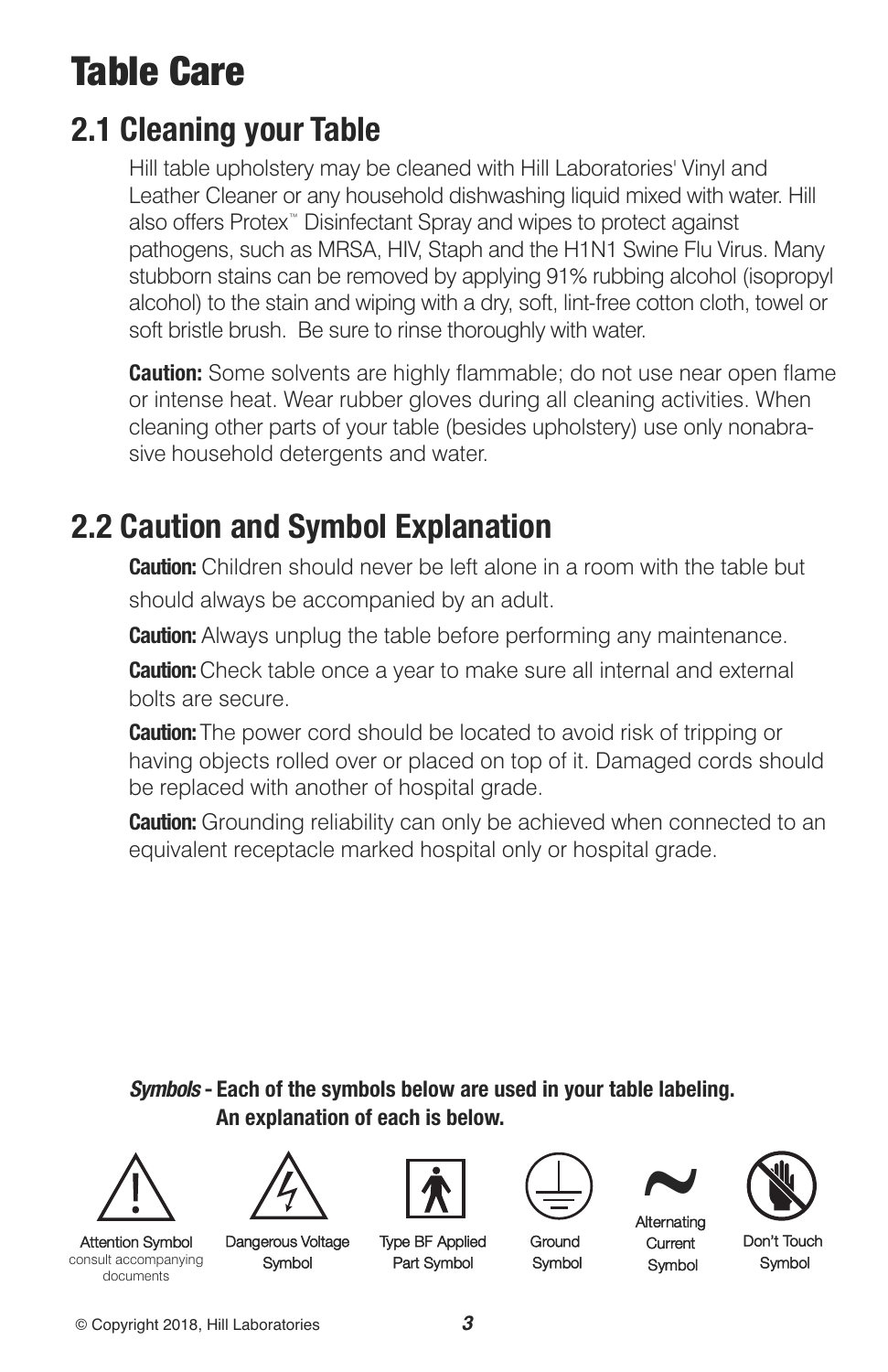# Basic Table Operation

### **3.1 Preparing the AFT for your patient**

Plug your table into any 115 volt grounded outlet (or 230 volt - international). The Power Switch is located where the power cord exits the table



(photo 1). It ships in the "OFF" position. *After* the table is plugged in, press the button in to turn the power on.

**Paper Roll -** Feed the paper through the face cutout, around the paper bar (just below the cutout) and over the headpiece as shown. Close the paper cutter located on the side of the headpiece (photo 2) and tear off the excess.

### **Preparing the Air System (option)**

For air models, press the Power button of the main Control Panel (photo 3). Each of the function buttons will light consecutively and then turn off. The table's air-compressor may also turn on to replenish the air-supply. The compressor will stop when the pressure reaches 90 lbs.\* *See 4.2, "Using Air-Drops" for air-feature instructions.*

*\*If the air-compressor runs for more than 2-3 minutes, call for service (see page 11).*

**Note:** The AFT is equipped with an Auto Shutdown mode which will power down the main control board if the table is inactive for 2 hours. Press the green power button to power the board back up.

# **3.2 Height Pedal**

The basic AFT is equipped with a dual Rocker Foot Pedal (#11 under "Product Features") which controls the table height from either side of the base.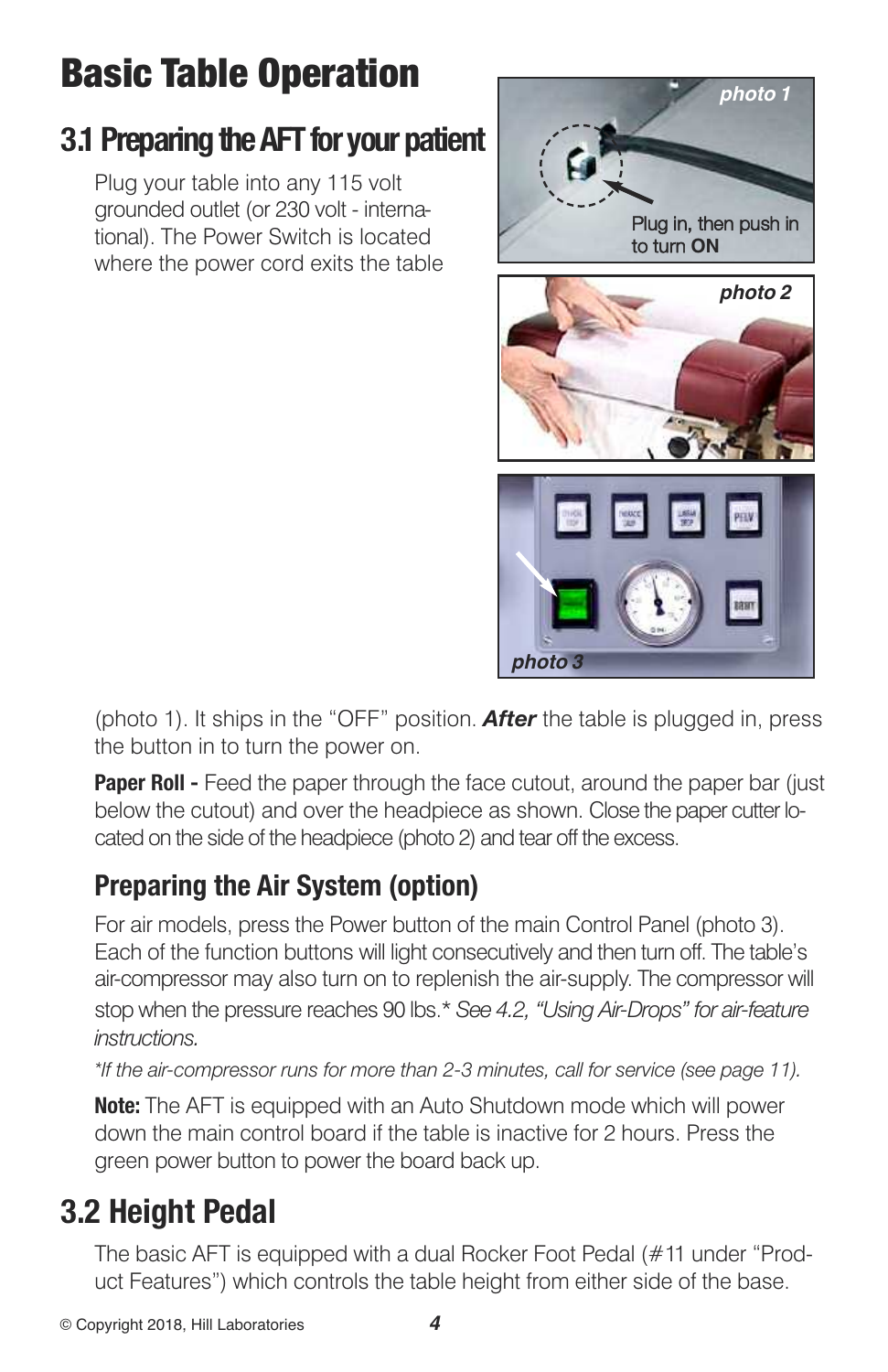Press the right side of the pedal to elevate; the left side to lower.

### **Auto-Touch Foot Pedal (option)**

The Auto-Touch Foot Pedal option maintains upward or downward motion even after releasing the pedal. **To operate:**

- When the table is at minimum height, double-touch the "UP" arrow and release. The table will continue upward until you tap either side of the pedal again.
- When the table is at maximum height, double-touch the "DOWN" arrowand release. The tablewill continue downward until you tap either side of the pedal again.
- When the table is at any starting height in between, a single-touch up or down will start and stop the motion.

# **3.3 Function Control Panel**

For AFTs equipped with air functions, the control panel (photo 3) has a power button, drop-selector buttons and a thoracic-breakaway button. After power, press in any order to activate the corresponding function.

# **3.4 Thoracic Release / Thoracic Breakaway**

#### **Thoracic Release**

To operate the Thoracic Release, pull the lever towards you while holding the cushion; adjust to the desired

depth. Release the lever to lock the cushion.

#### **Thoracic Spring-Breakaway (Option)**

The manual Thoracic Breakaway (non-air) uses a fixed-tension gas shock to create a recoil movement when the thoracic cushion is unlocked (see photo 4).

### **Thoracic Air-Breakaway**

For tables with a Thoracic Air-Breakaway, it is necessary to regulate the air-pressure before treating your patient. Follow these steps:

1. Select the 'BRKY' (breakaway) button on the main control panel (photo 3).





- 2. Unlock the thoracic breakaway switch by pulling toward you until it clicks (photo 4). This will allow the cushion to move freely up and down.
- 3. Press the right side of the Pressure Pedal (#13, page 2) to increase the air-pressure or left side to decrease in the thoracic section. Push down on the cushion as you add air to test for desired firmness.
- 4. Lock the cushion at any point by pushing the thoracic lock switch towards the table until it clicks.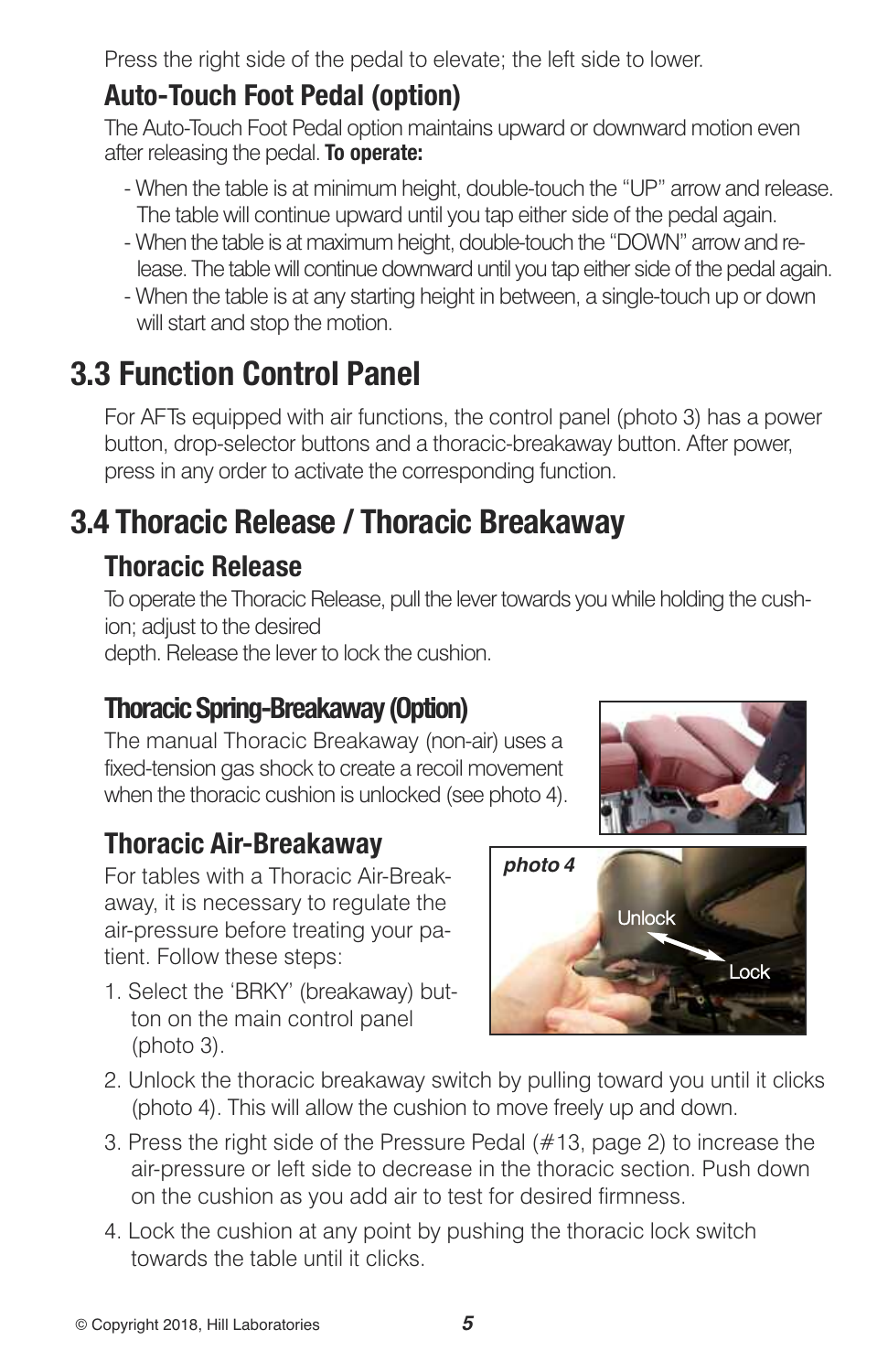# Using Drops

### **4.1 Manual-Drops**

Cocking handles are located on both sides of each drop. Lift the cocking handle up (photo 5, A) to activate the drop. Turn the tension knobs (5, B) clockwise to tighten and counterclockwise to loosen (also see caution, pg. 6).



# **4.2 Air-Drops**

### **Drop Selector Switches**

The Drop Selector Switches (photo 6) activate the table drops. You may choose one or up to four drops simultaneously. Once selected, press the Pressure Pedal (or optional foot strips, #12, pg. 2) to activate the drops. After discharging, press the pedal or foot strip again to immediately reactivate the drops.



### **Drop Tension Control Knobs**

The Drop Tension Knobs are located on the left side of each drop (#14, pg. 2). Turn the knob clockwise to increase the firmness of the drop—counter clockwise to decrease.

**Caution: Do not loosen Tension Knobs too far-** Adjusting the tension knobs out too far can cause the drops to malfunction. *See "Trouble Shooting" section on pg.10 for more detail.*

# **Headpieces**

### **5.1 Tilting Headpiece**

All AFT models are equipped with a tilting headpiece. The lever for tilting is located



under the front of the headpiece (photo 7, A). It controls the angle of tilt 30° positive or negative. Pull the lever to unlock; adjust the angle; release to lock.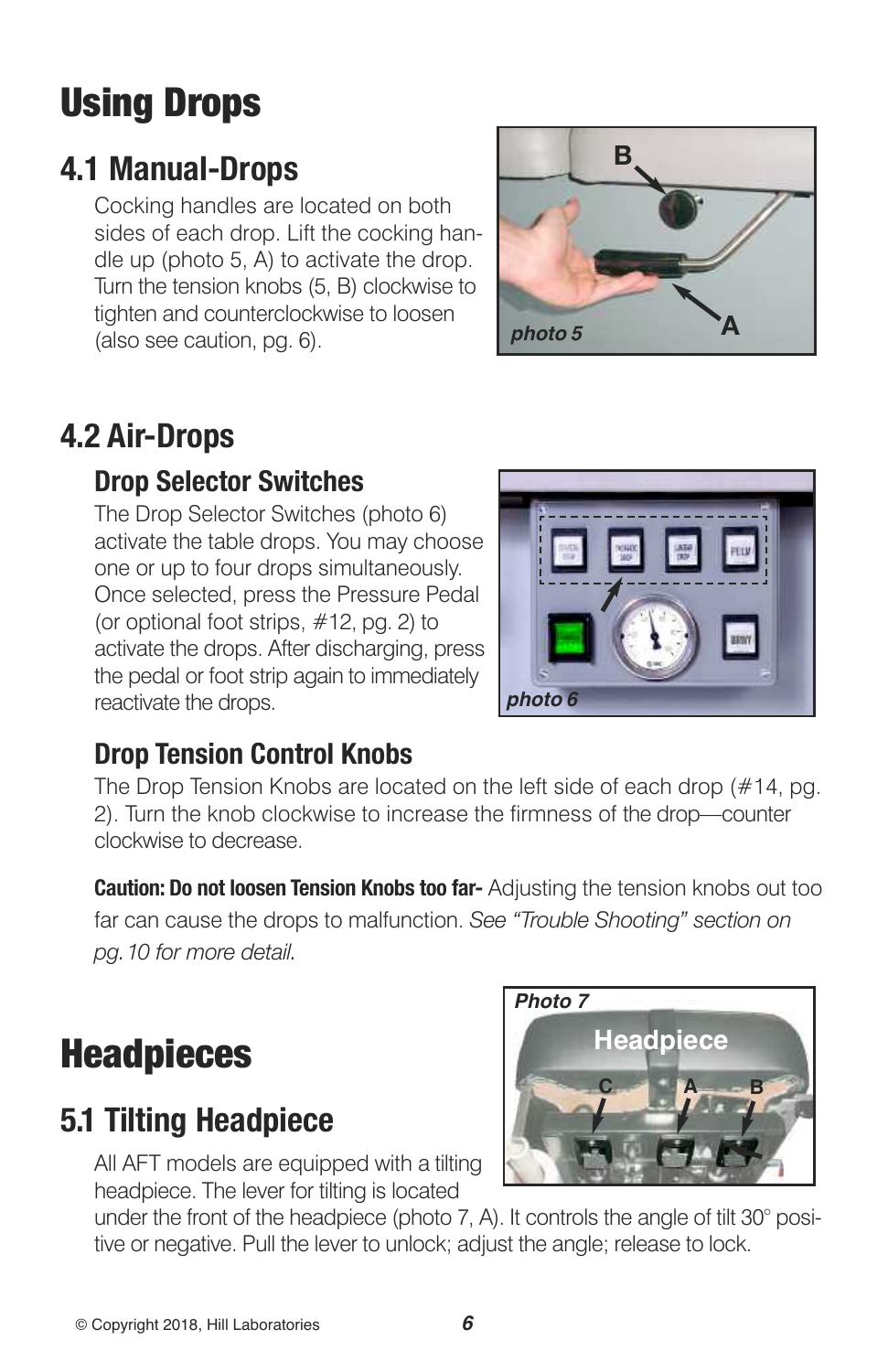### **5.2 Dual-Drop Headpiece**

The Dual-Drop headpiece contains two drops—a drop-forward motion and a straight-down drop.

**Important Note:** Before changing any of the settings described in the following section, be sure the headpiece drop is discharged.

#### **Drop-Forward Motion Headpiece**

To use the Drop-Forward Motion of the headpiece, the setting lever should remain in the side channel of the setting mechanism as shown in photo 8. Be sure that the pin locks into the receiver behind it—otherwise, the drop will not work. For a manual drop, push up on the black cocking handle to engage. *For Air-Cervical Drop, see section 4.2.*





### **Straight-Down Drop Headpiece**

To use the Straight-Down Drop action of the headpiece, pull the black setting lever out and turn it to the left so that it points straight down (photo 9). For a manual drop, push up on the black cocking handle to engage. *For Air-Cervical Drop, see section 4.2).*

### **5.3 Raised Headpiece**

The Raised Headpiece allows the headpiece to rise up to 5" above the surface of the table. It is controlled by a lever in front of the head cushion (photo 7, B). Pull and hold the switch to adjust to the desired height; release to lock. To lower, apply gentle downward pressure to the thoracic end of the headpiece with one hand while pulling the lever to adjust.

# **5.4 Cervical Flexion/Distraction**

The Cervical Flexion Headpiece includes the raised headpiece feature, occipital strap and the removable tiller bar.

**Note:** Cervical Flexion, Distraction and Lateral Motion (described below) can be used separately or in combination.



### **Cervical Flexion**

Position the patient as shown in photo 10. Secure the occipital strap using the Velcro® connectors. Use the Tiller Bar to apply flexion.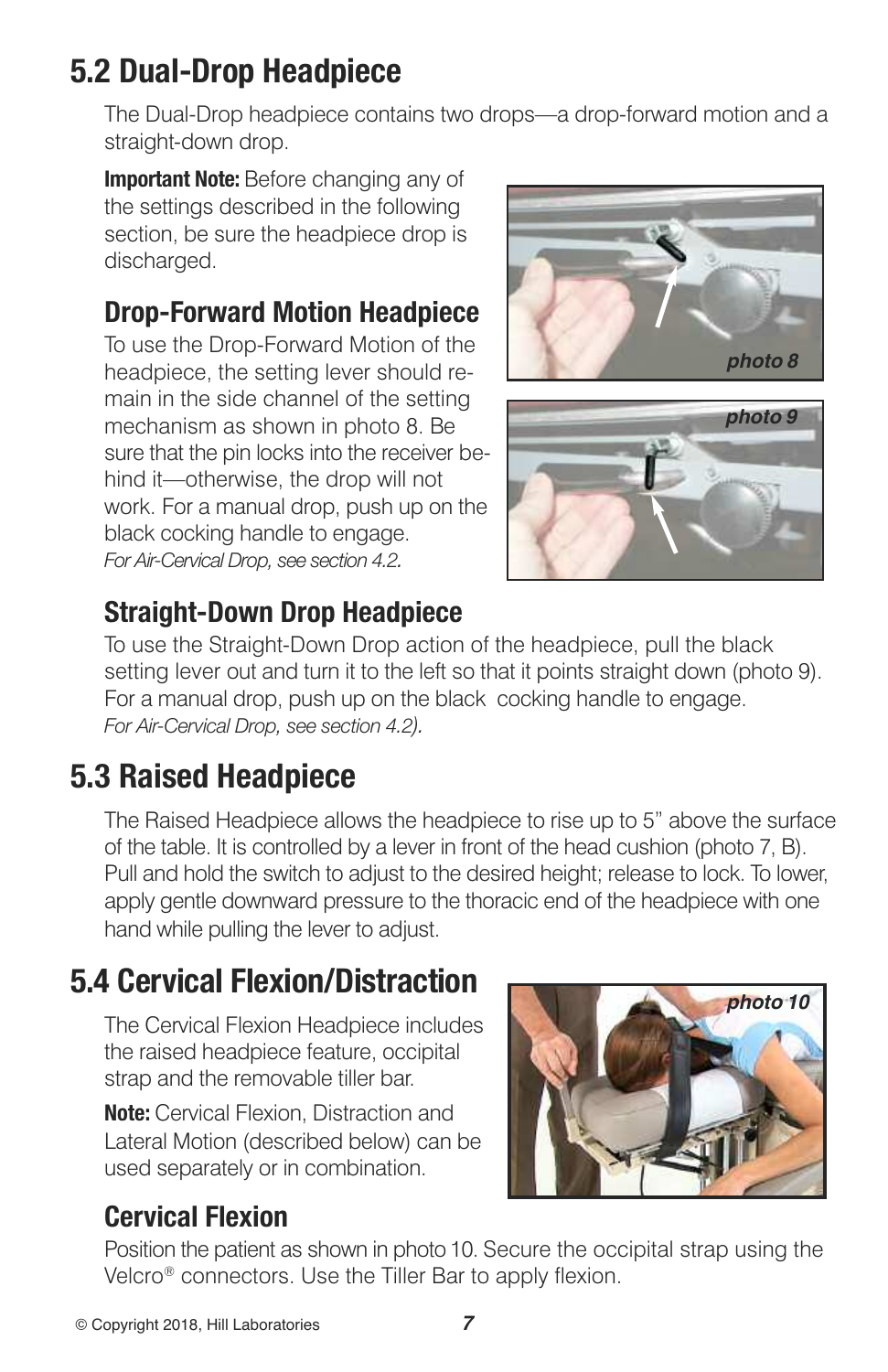### **Cervical Distraction**

To use Manual Cervical Distraction you must first unlock the cushion for axial motion by releasing the red lock pin (shown in photo 11). Pull and turn the lever to the left.

#### **Cervical Lateral Motion**

The Cervical Flexion Headpiece includes lateral motion. To use lateral motion, locate the switch as shown in photo 12 (or 7C). Pull the lever toward you to click and unlock. This will allow fullrange lateral movement. The headpiece can also be locked at any angle in the lateral range.

### **5.5 Translation/CBP Headpiece**

To use the translation headpiece, loosen the black knob in front of the headpiece by turning it counterclockwise. Push the cushion left or right to the desired position; turn clockwise to tighten the knob.

# Flexion & Lateral Motion

# **6.1 Preparing for Flexion**

Applying flexion with the Hill AFT is easy. Follow these steps -

### **Set Up**

Position the patient comfortably on the table in the face-down position. Adjust the slide-out ankle support to fit your patient's height using the lever located under the ankle cushion (photo 14). Secure the ankles by firmly fastening the straps with the velcro connectors (photo 15).









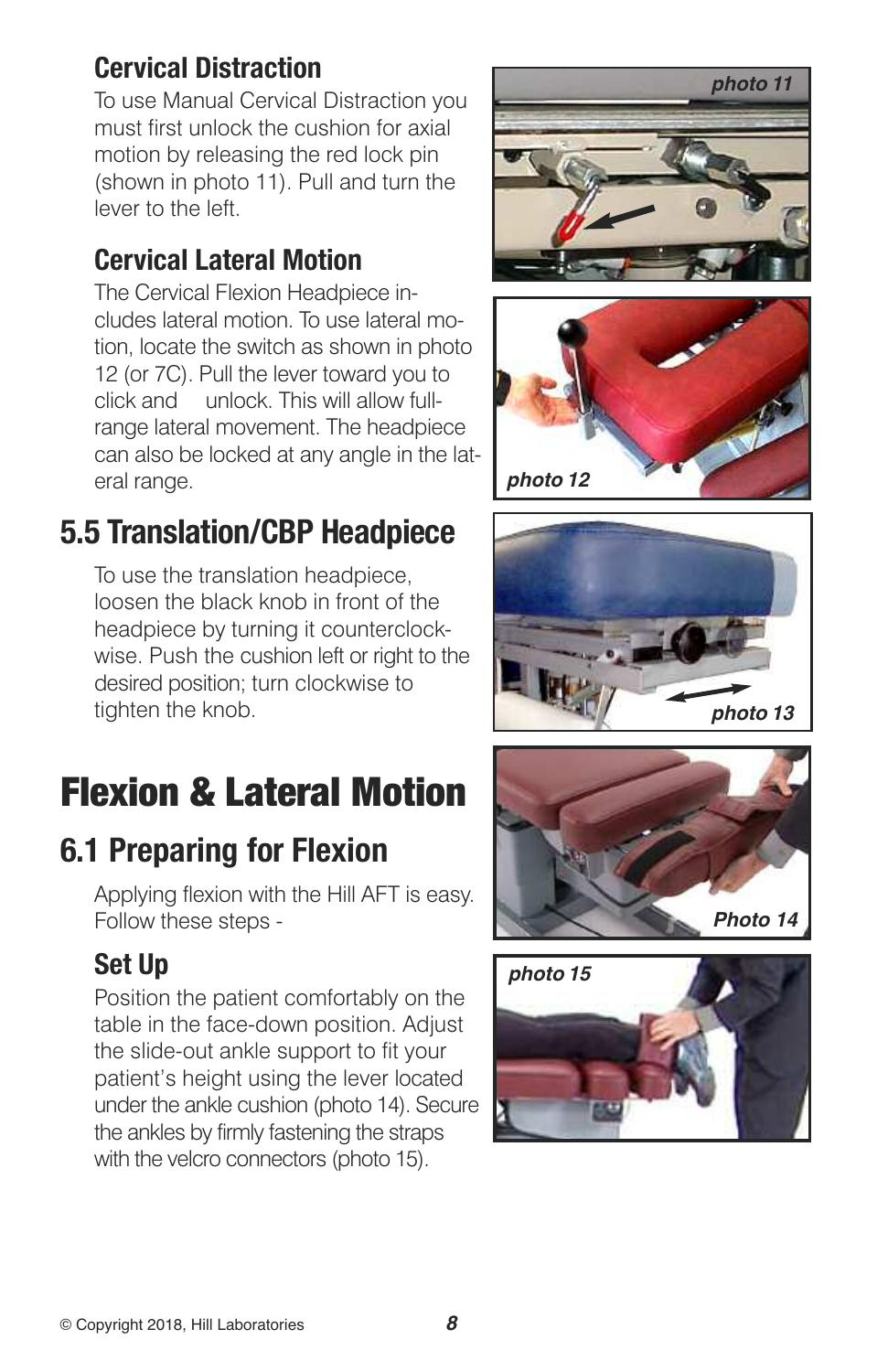Now, have your patient grasp the gripper bars. The Gripper Bars keep the patient from sliding during flexion treatment. (10

### **6.2 Using Flexion**

#### **Using the Flexion Control Panel**

All of the controls for flexion are conveniently located at the foot end of the AFT *(see '8', under 'Product Features').*

**Speed Setting** - The Auto Flex has a fixed rate of movement from 1-28 cycles per minute (photo 17). Set to

desired speed and press 'Start' (always start with a low speed if there is any concern about a patient's flexibility). Speed can be changed at any time during the cycle.

**Horizontal Switch** - The Horizontal Switch controls how the table behaves when the Stop Button is pushed. If you

want the table to cycle back to the horizontal position when the Stop Button is pushed, set the 'Horizontal Switch' to 'ON'. If you want the table to stop immediately at any point in the flexion cycle when the Stop Button is pushed, set the Horizontal Switch to 'OFF'.

*photo 17*

**Start Button** - Push to start the flexion treatment.

**Stop Button** - Push to stop the flexion treatment.

**Important:** *See Horizontal Switch (above) for setting Stop Button behavior*.

**Timer** - For tables equipped with a timer, flexion can be set to run automatically for up to 30 minutes (photo 18).

### **Patient Cut-Off Switch**

The patient can stop treatment immediately at anytime using the 'Patient Cut-Off Switch'. The PCO switch is located on the left armrest support (photo 19). Instruct the patient as to the location

and function of the switch. To resume treatment after stopping, press the green Start Button on the flexion control panel.









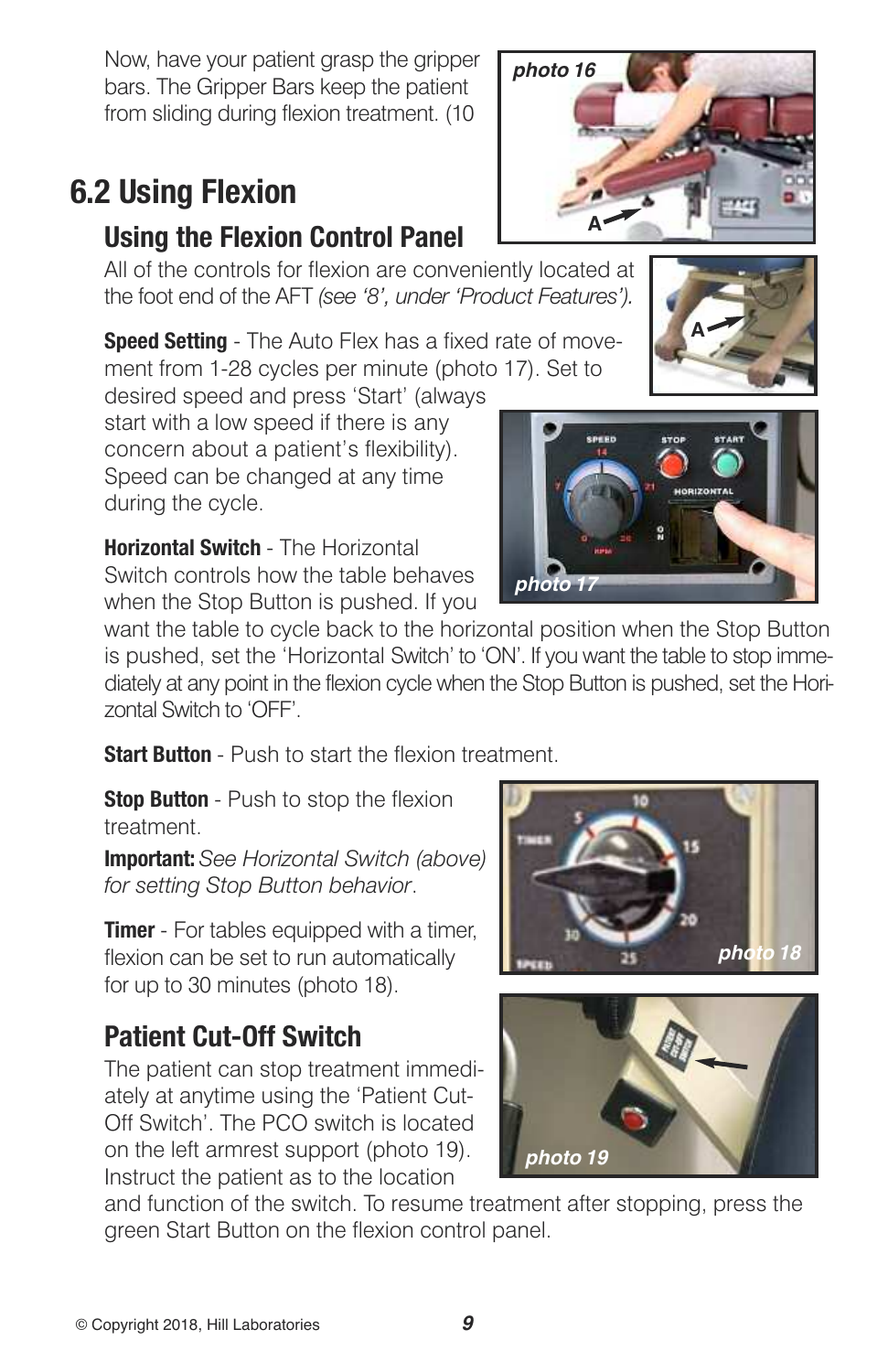### **6.3 Using Lateral Motion**

To use Lateral Motion with flexion, insert the flexion handle (tiller) into the receptacle, just above the ankle cushion (photo 20). Disengage the lateral lock handle counter-clockwise (photo 21). This will allow the lower part of the table to move freely from side-toside. You can also lock the cushion laterally at any point on either side by turning the lock to the 6 o'clock position. Also, be sure the handle is locked before patient exits the table.

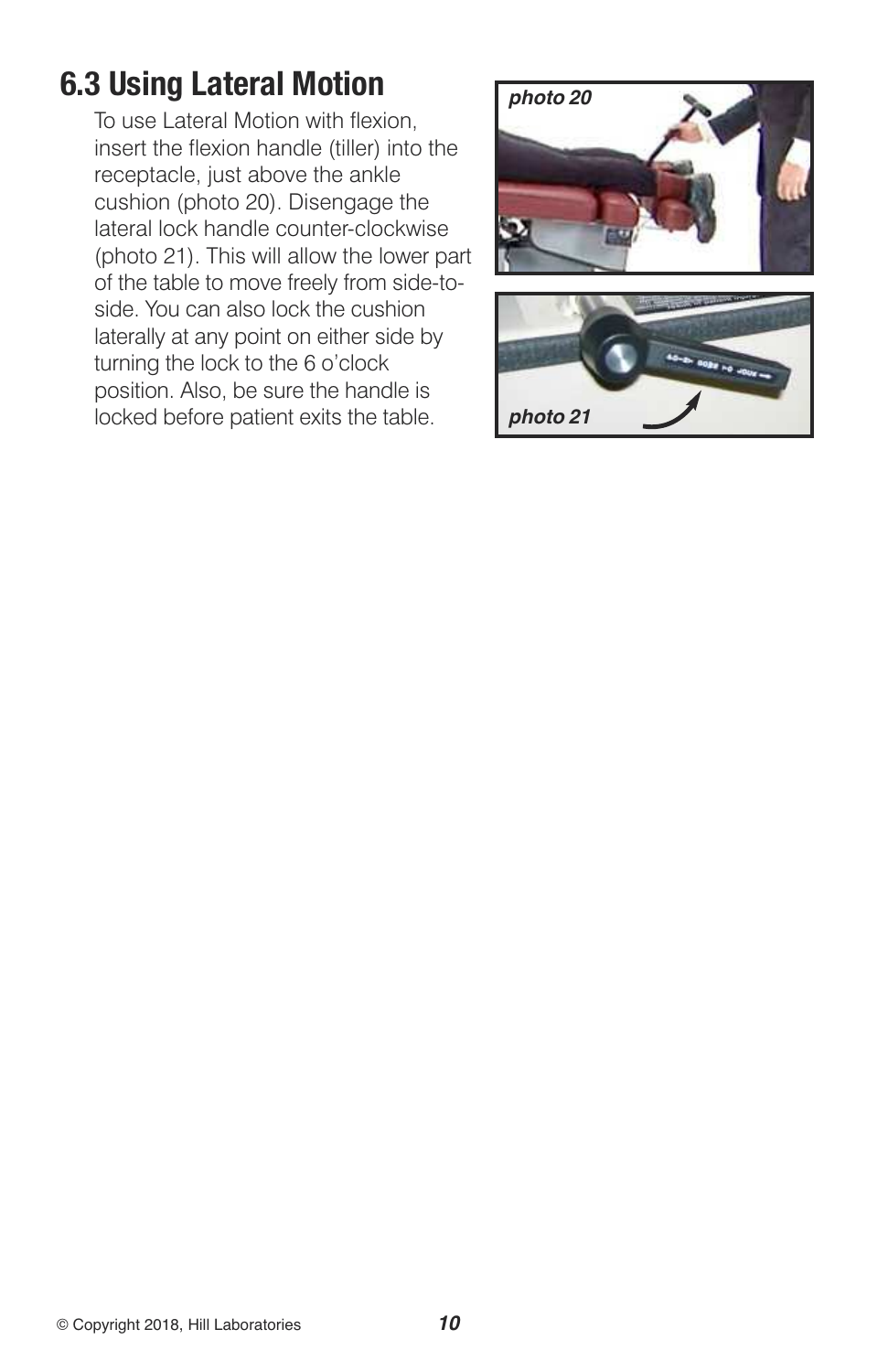# **Maintenance**

### **Regular Maintenance**

Your Hill AFT is practically maintenance free. There is no lubrication of parts needed.

# Trouble Shooting

#### **Problem**

**The Cervical Cushion cocks up but does not stay up. The drop pin has come out of it's L-bracket.**

### **To Fix:**



1. Loosen the Cervical Drop Tension Knob enough to rotate the drop pin (see "A" in photo) so that the spring pin (B) faces and engages the bracket (C) as shown in the photo. Once the pin is turned into the bracket, retighten the Tension Knob.

### **Problem**

**The main power board is turning off on it's own. This is likely the Auto-Shutdown mode operating normally.**

When the AFT is left inactive for 2 hours, the Auto-Shutdown mode will power the main control board down automatically.

### **To Fix:**

Simply press the green power button.

### **Problem**

**The compressor runs more than 2 or more minutes at a time to replenish the table's air supply.**

#### **To Fix:**

Please call your local dealer or contact Hill Support directly (see below).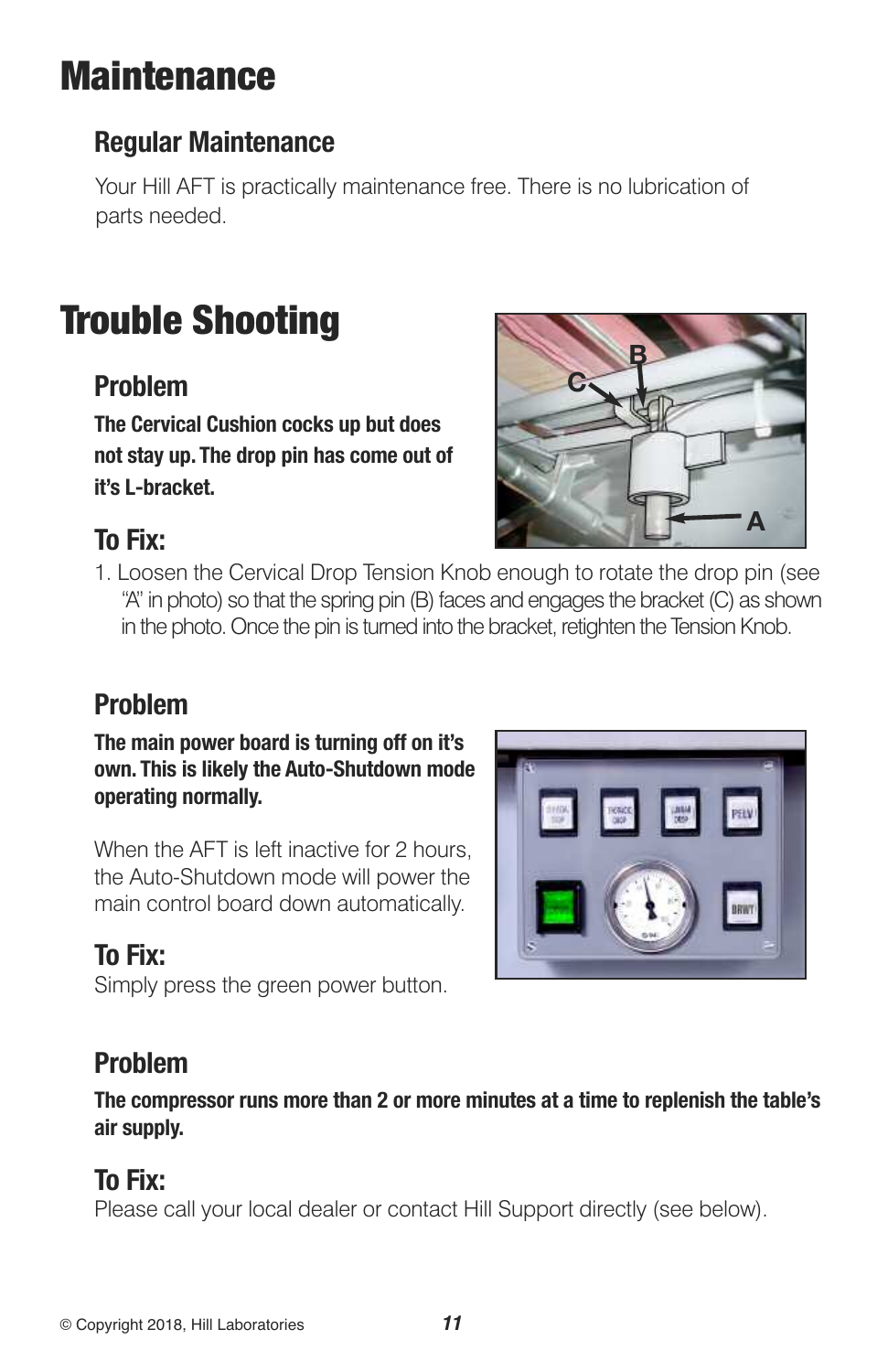#### **Problem**

**Power Outage:Due to lightning or some other reason, you facility may lose electrical power from time to time.When this happens, your table's power switch will need to be reset.**

#### **To Fix:**

Unplug the table from the wall outlet and wait approximately 30 seconds. Plug the table back in to the outlet and then press the power switch in, (see photo), to the "ON" position



### **Problem**

#### **The table is not responding to the Control Box properly.**

The problem may be indicated by the LEDs on the internal electronic drive which controls the flexion motor. The chart below explains the LED indications.

To view the internal drive showing the LEDs, adjust the table height to the lowest setting and then look under the thoracic section into the table base interior. The electronic drive is mounted to the internal frame scissors.

| LED Ref.      | Function                 | State <sup>(1)</sup> | <b>LED Color</b> |
|---------------|--------------------------|----------------------|------------------|
| "ST" (Status) | Normal Control Operation | Slow Flash           | Green            |
|               | CL (current limit)       | Steady               | Red              |
|               | $l^2$ t                  | Quick Flash          | Red              |
|               | <b>Short Circuit</b>     | slow Flash           | Red              |
|               | Undervoltage             | Quick Flash          | Red/Yellow       |
|               | Overvoltage              | Slow Flash           | Red/Yellow       |
|               | Stop                     | Steady               | Yellow           |
| "PWR" (Power) | Bus & Power Supply       | Steady               | Green            |

#### **Inside Control Panel - KBVF Status Indicators**

#### **Important: Surge Protection Recommended**

Air functions on this table are controlled by a circuit board and low voltage valves *(see diagrams on the following pages)*. Since electrical spikes, surges and undervoltage can be detrimental to electronic components, we recommend protecting your table with an automatic voltage regulator. While a voltage regulator will not guarantee parts against failure, it could save you the cost of parts as well as table downtime.

The APC LE1200 voltage regulator is one example of a device that provides a minimum level of protection.



### **Additional service needed?**

#### **Contact your local dealer or reach us directly:**

Phone: 1-877-445-5020 • Fax: 610-647-6297 • Email: Support@HillLabs.com **Technicians are available 9 am - 4 pm E.S.T., Monday - Friday.**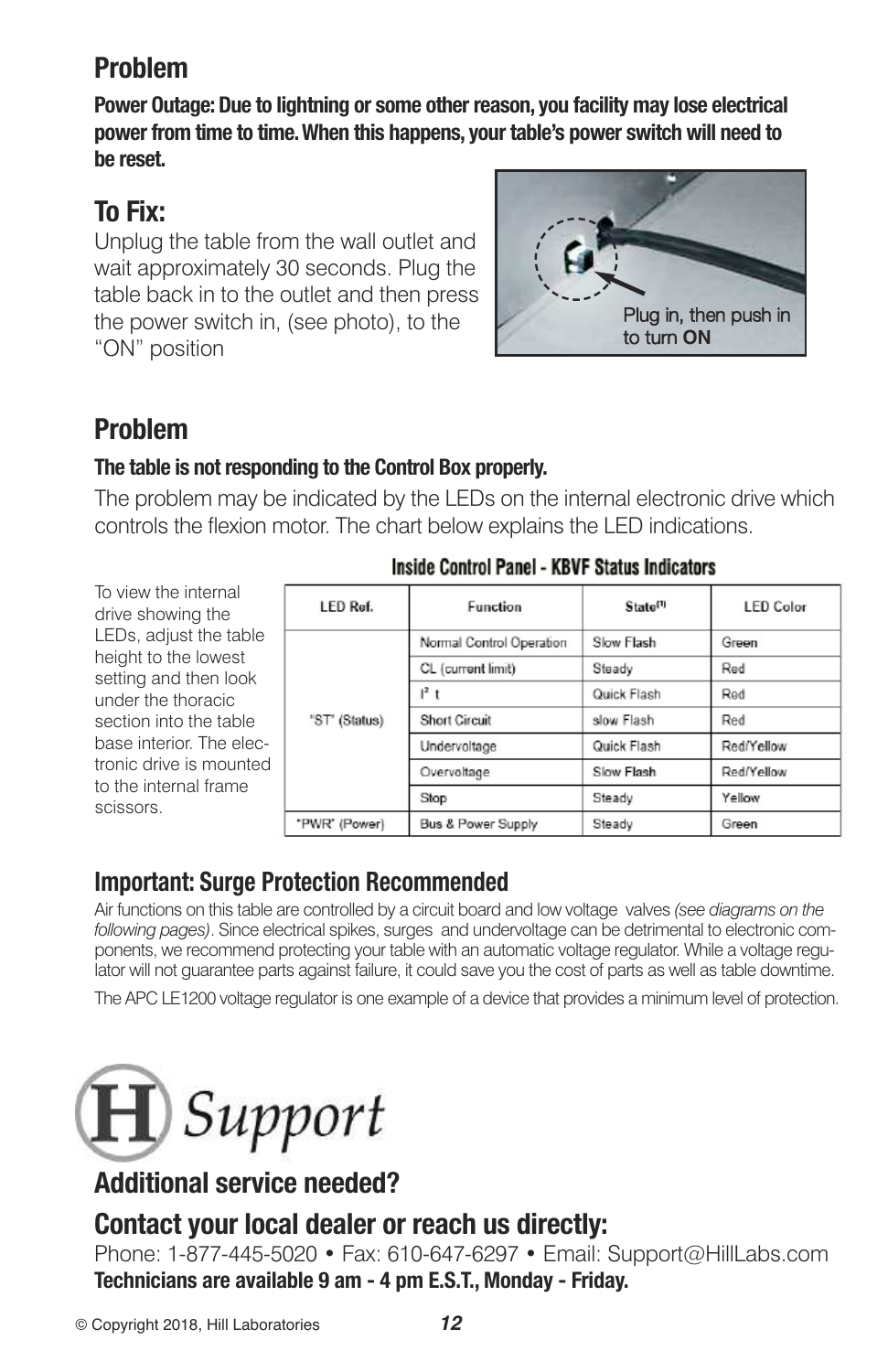# **Wiring Diagram - AFT, 24VDC**

Flexion System for all AFT Models.

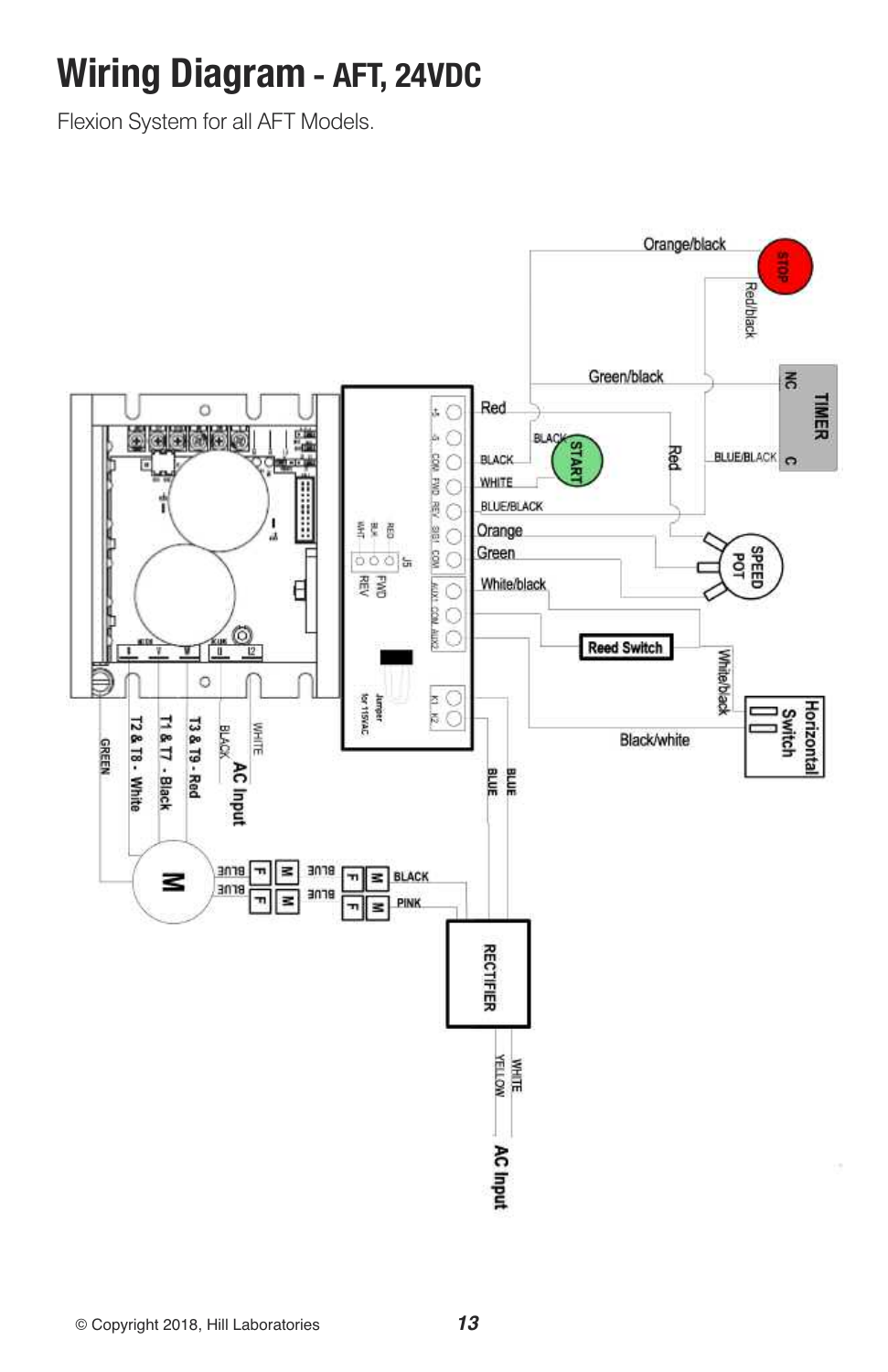# **Wiring Diagram - AFT, 24VDC, Part 1**

Air System for all AFT Models.

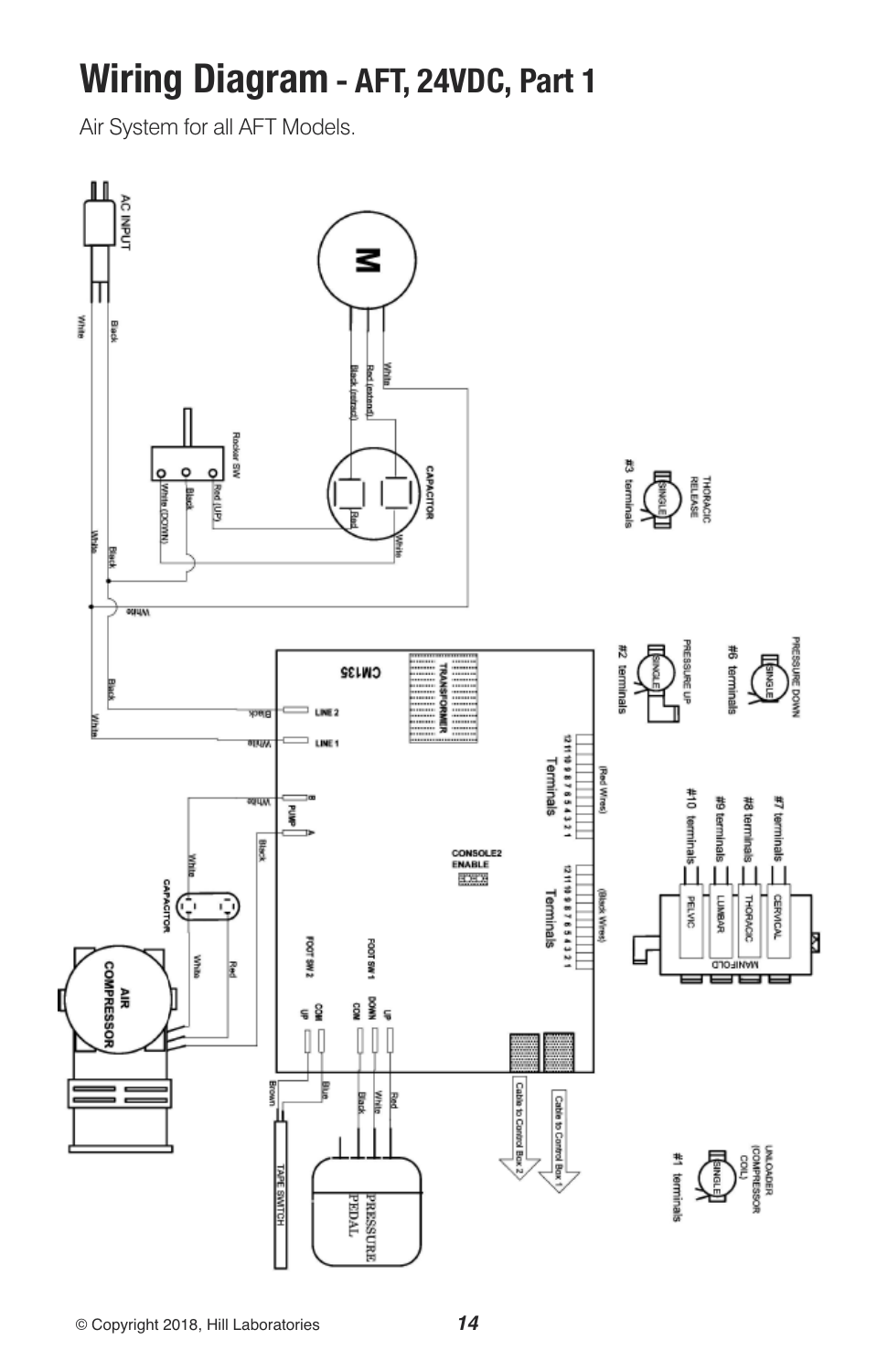# **Wiring Diagram - AFT, 24VDC, Part 2**

Air System for all AFT Models.



CONTROL BOX

#### **Important:**

Air functions on this table are controlled by a circuit board and low voltage valves. Since electrical spikes, surges and undervoltage can be detrimental to electronic components, we recommend protecting your table with an automatic voltage regulator. While a voltage regulator will not guareantee parts against failure, it could save you the cost of parts as well as table downtime.

The APC LE1200 voltage regulator is one example of a device that would provide a minimum level of protection.

Cable to Main Board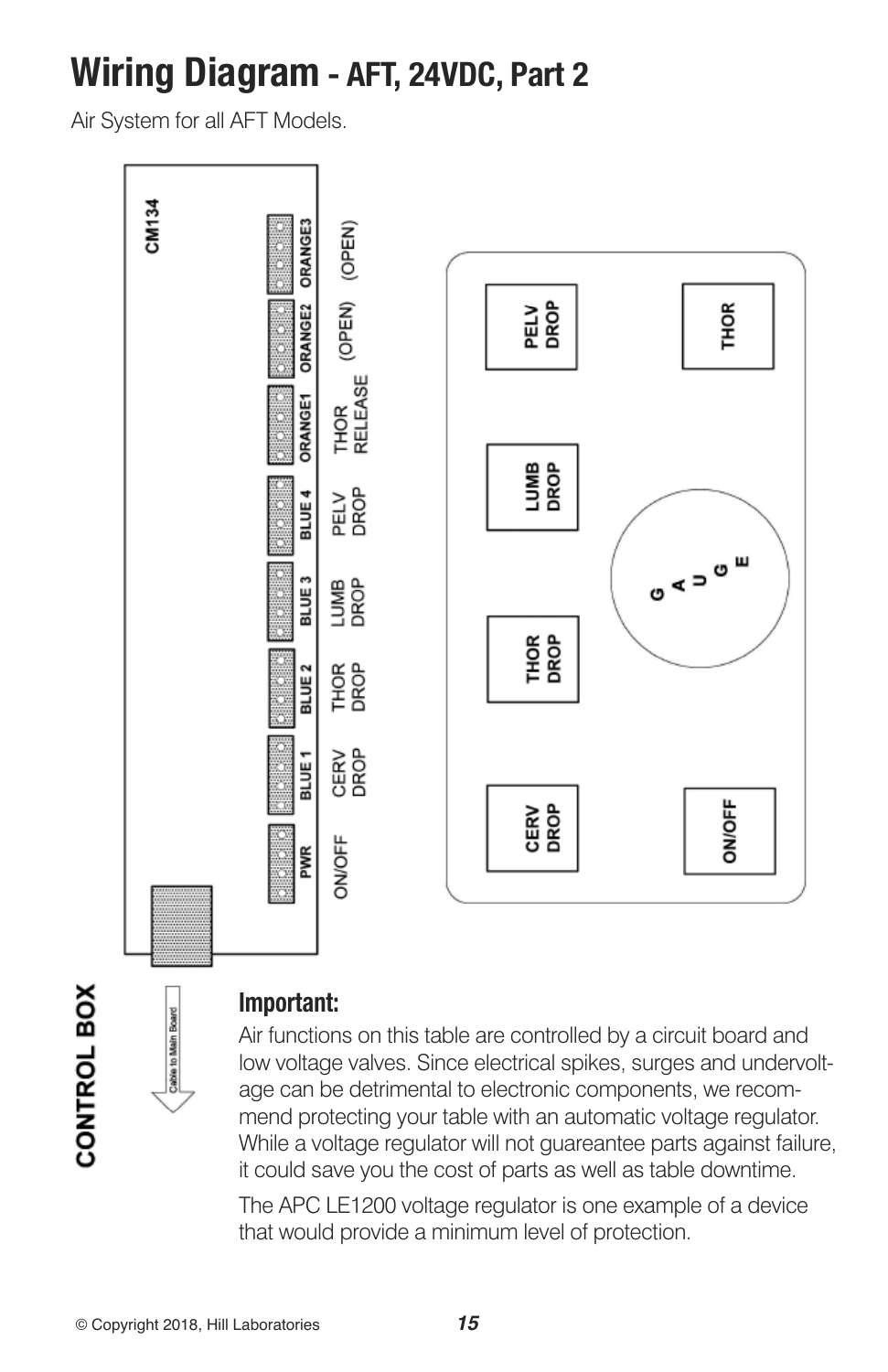# **Wiring Diagram - 90C, 24VDC, Part 3**

Height System for all AFT Models.

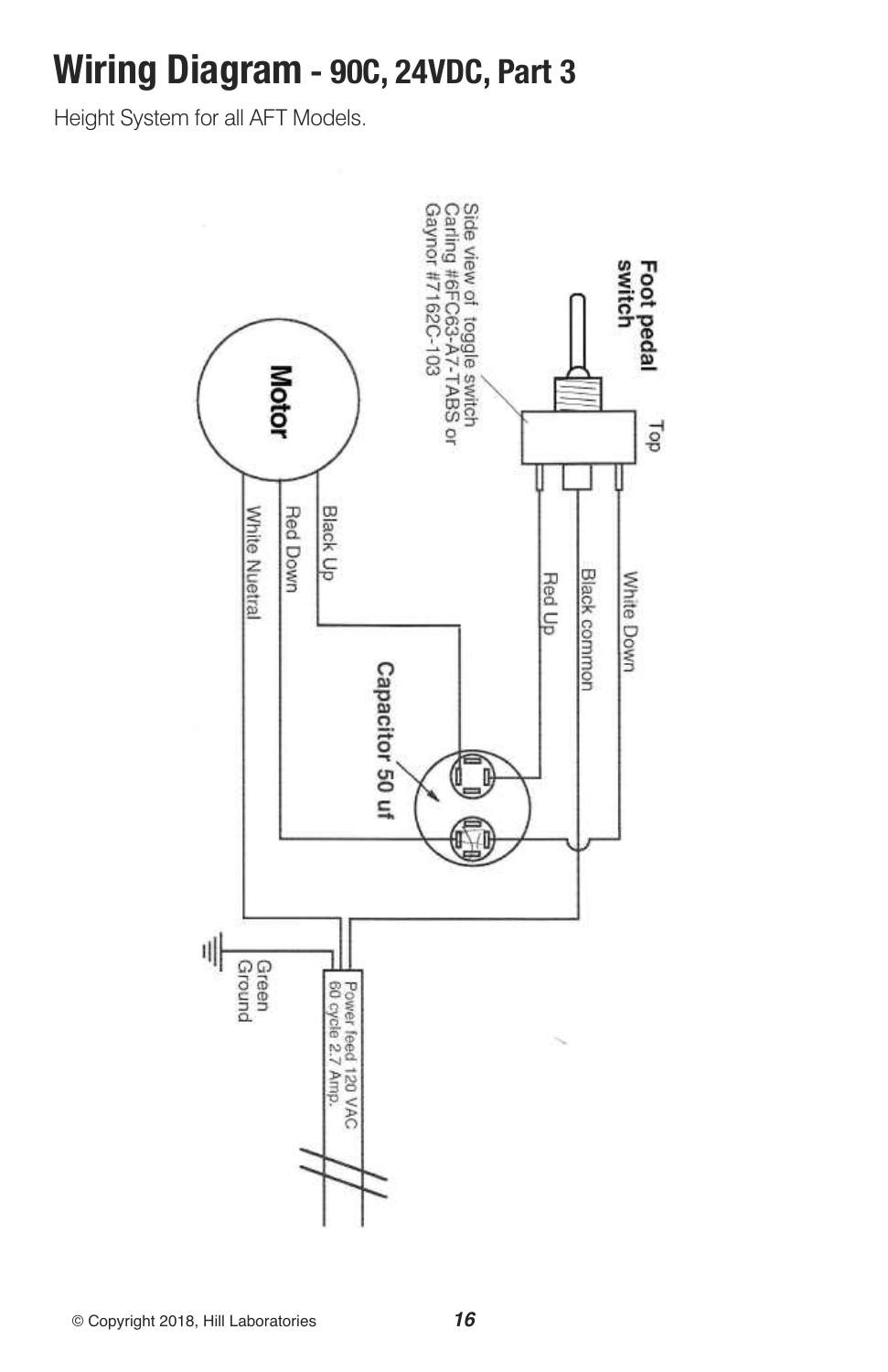# **Index**

#### **A**

Air-Compressor 4 Ankle Support - Adjusting 2, 8 - Harnesses 2, 8 Armrests 2 Automatic Flexion 8-10 Auto Shutdown 4, 11 Auto-Touch Foot Pedal 4

**B**

Basic Table Components 2

#### **C**

Cervical Distraction (see "Flexion") 7 Cervical Flexion (see "Flexion") 7 Cleaning your Table 3 Cautions and Symbols 3 Control Panel - Main 2, 4, 5 - Flexion 2, 9

#### **D**

Diagrams (See Wiring Diagram)

Drops

- Manual 5
- Air Drops 6
- Not popping up 11

**E**

Electrical specifications 2

Electrical Schematics 13-16

Emergency Stop - Patient Cut-Off Switch 9

#### F

Flexion - Auto 8-10 - Cervical 7

Flexion Control Panel 9

#### F (continued)

Foot Pedal - Auto-Touch 4 - Corded 2, 4 - Rocker 2, 4 Foot Strips 2, 6 Function Control Panel (See Control Panel)

#### G

Gripper Bars 2, 8

#### H

Headpieces 2, 6-8 - CBP/Translation 8 - Cervical 7 - Dual-Drop 6 - Flexion 7 - Lateral Motion 8 - Raised 7 - Tilting 6 - Translation/CBP 8 Height Pedal 4 Height Range 2 Horizontal Switch 9

#### K

Knobs (See Tension Control Knobs)

#### L

Lateral Motion - Cervical 8 - Pelvic 9, 10

Lifting Capacity 2

Locking Mechanisms

- Headpiece 6, 7
- Lateral Flexion 9
- Thoracic Breakaway 5
- Thoracic Release 5

#### M

Maintenance 11 Manual Drops (See Drops)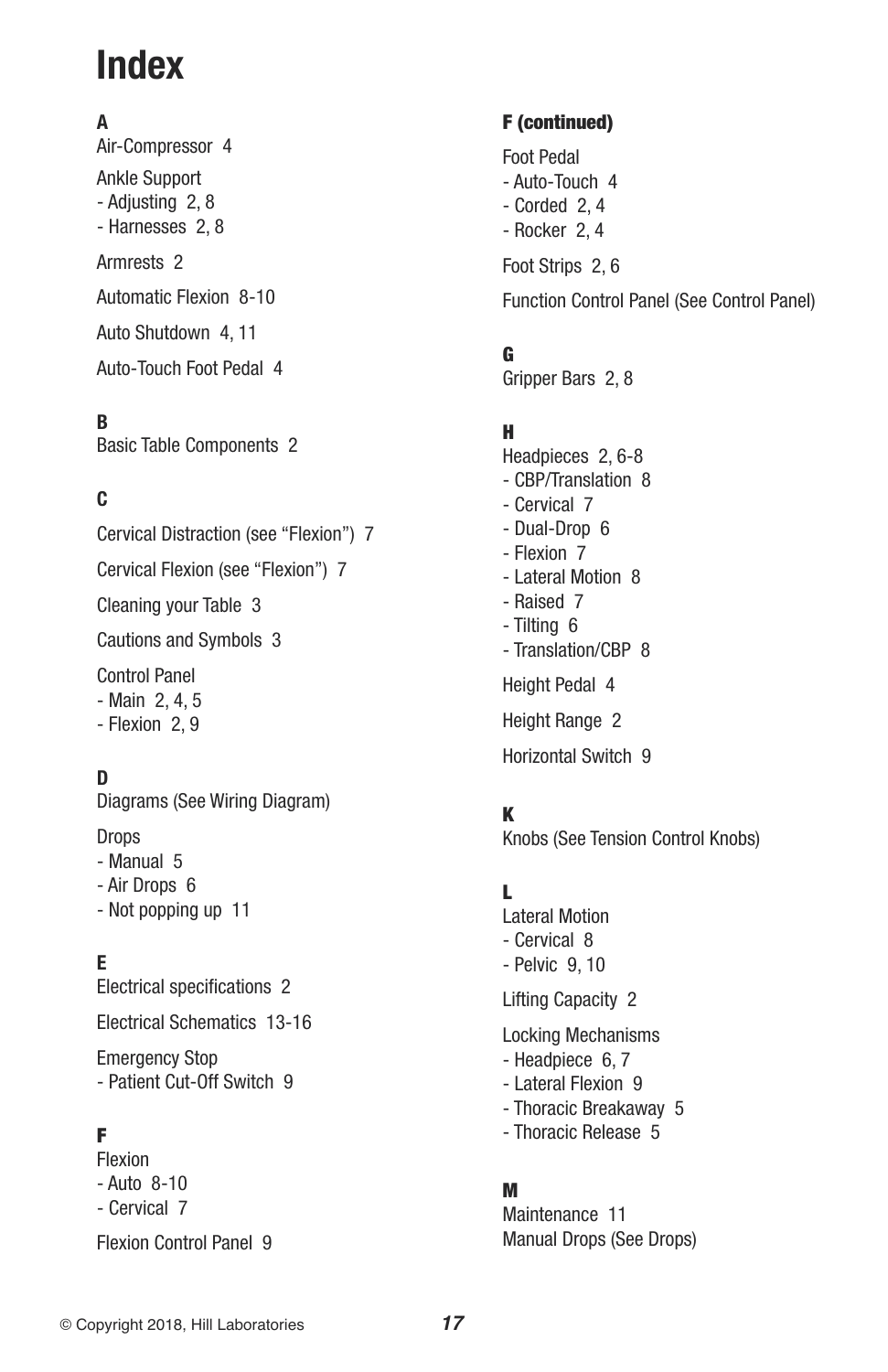# **Index**

#### N

Not Working (See Auto Shutdown)

#### O

On/Off Switch (See Power Button)

#### P

Paper Roll 4 Patient Switch (see "Emergency Stop") Power Button 4, 5, 11 Power Switch 4, 12 Pressure Pedal 2, 5, 6 Problems (See Trouble Shooting)

#### R

Raised Headpiece (See Headpieces)

#### S

Service and Support 12 and intro, "At Your Service" Specifications 2 Speed Setting 9 Start Button 9 Stop Button 9 (Also see "Emergency Stop") Surge Protection 12, 15

#### T

Table Components 4 Tension Control Knobs 2, 5, 6 Tiller Bar 2, 7, 10 Timer 9 Thoracic Breakaway 2, 5 Thoracic Drop (see "Drops") Thoracic Release 2, 5 Trouble Shooting 11, 12 Translation Headpiece (see Headpieces)

#### W

Warranty See intro, "At Your Service" Wiring Diagrams 13-16